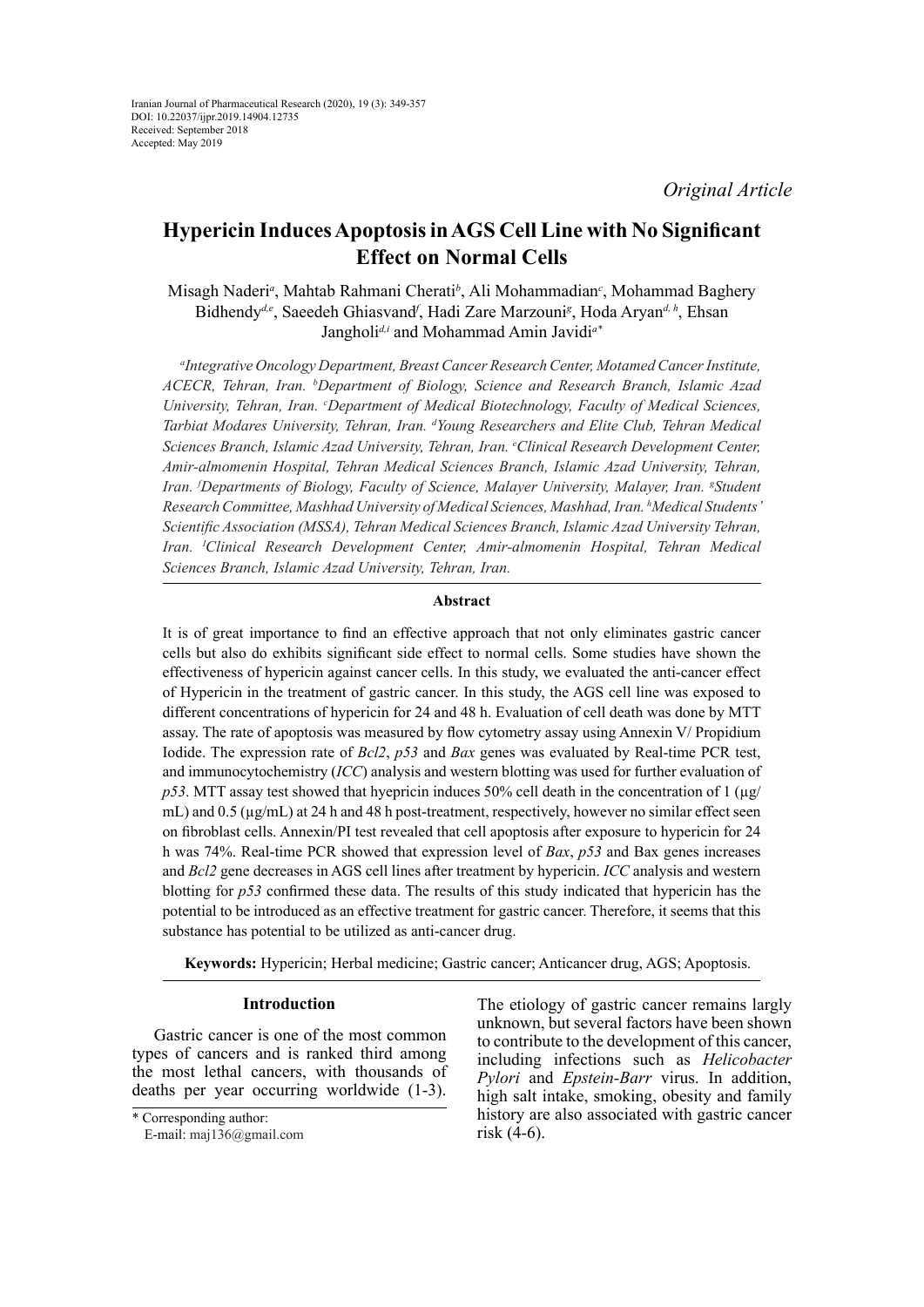Gastric cancer begins with uncontrolled proliferation of cells in the inner lining of the stomach. Primary symptoms of gastric cancer include heartburn, upper gastrointestinal pain, nausea and appetite loss. Other symptoms include weight loss, jaundice, difficulty swallowing and bloody stool (7).

Gastric cancer may spread to other parts of the body, including liver, lungs, bones and lymph nodes (8). In most cases, the disease is diagnosed in its advanced state and the initiation of treatment is delayed, and the survival rate is less than five years (3). Currently, treatments for this cancer include a combination of surgery, chemotherapy, and radiotherapy. However, these methods are possibly followed by irreparable complications for the patient. Furthermore, resistance of tumors to current treatments calls for development of novel anticancer drugs (9, 10).

Today, the use of medicinal herbs in the treatment of many diseases is being considered by the scientific society(11-13). Hypericin is a naphthodianthrone extracted from *Hypericum* genus plant. In various studies, the photodynamic, anti-viral and anti-depressant effects of hypericin have been proved. Moreover, some studies have mentioned the cytotoxicity effect of hypericin. Hypericin cytotoxicity effect leads to inhibitory effects on the angiogenesis of cancer cells and induction of apoptosis (14-16).

Although studies have been done on the anticancer effects of Hypericin, the mechanism of action in which this product exerts its anti-cancer activity on gastric cancer cells is not well understood. Therefore, this study aimed to evaluate the anticancer effect of hypericin on AGS cell line and its effects on the expression level of important genes in apoptotic pathway.

#### **Experimental**

## *Materials and reagents*

AGS and normal fibroblast cell lines were purchased from Pasteur Institute of Iran. The cells were cultured in high glucose Dulbecco's Modified Eagle's Medium (HDMEM). Complete medium included HDMEM plus 10% fetal bovine serum, 100 mg/mL streptomycin and 100U/mL penicillin (all from Gibco, USA).

Trypsin, Hypericin and MTT (3-(4, 5-Dimethyl-2-thiazolyl)-2,5-diphenyl-2-tetrazolium bromide) assay kit were obtained from Sigma Aldrich (USA). Immunocytochemistry (*ICC*) was performed using rabbit polyclonal anti-*p53* antibody, goat anti-rabbit IgG Fc (FITC) (Abcam, UK). PI (Abcam) was used to stain cell nuclei in *ICC*-test. All other reagents used in this study were obtained from Sigma Aldrich.

# *Cell culture*

AGS and fibroblast cell lines were cultured in the complete medium and incubated at 37 °C with 5%  $CO<sub>2</sub>$ . The medium was changed every four days. When confluency of cells reached 90%, the cells were washed with PBS and then detached by trypsin. After detaching, trypsin was neutralized and cells were centrifuged at 1200 rpm, 37 °C for 5 min. These cells where then counted and utilized for tests.

*MTT assay and Apoptosis assay by flow cytometry*

For MTT assay in 24 and 48 h, 8000 or 6000 cells were seeded in each well of 96 well plates. After 24 h, culture media were replaced with fresh media containing various concentrations of hypericin in triplicate. After 24 or 48 h the media of each well was replaced with fresh media plus an appropriate amount of MTT solution based on manufacturer's protocol. Purple formazan sediments appeared after 3 h. MTT containing media in the wells were depleted and 200 µL of DMSO was added to each well, in order to dissolve formazan crystals. The absorption of the solution in each well was determined by Biotek ELX800 microplate reader (BioTek Instruments, Inc.) at 570 nm.

The cellular death occurring after hypericin treatment was further investigated using Annexin V/PI apoptosis assay kit exactly based on manufacture's manual.

# *Real-time PCR*

Total RNA was extracted by TRIzol reagent (Invitrogen) according manufacturer's recommendation. The quality and concentration of extracted RNA were determined by spectrophotometry. cDNA was synthesized using Takara (Japan) cDNA synthesis kit. The primers were designed to specifically amplify *Bax*, *Bcl2* and *p53* mRNAs (Table 1). GAPDH was used as reference gene. Real-time PCR was performed using Applied Biosystems 7500 Fast Real-Time PCR device and SYBR green master mix (Takara, Japan) with the following program: 1- Holding Stage: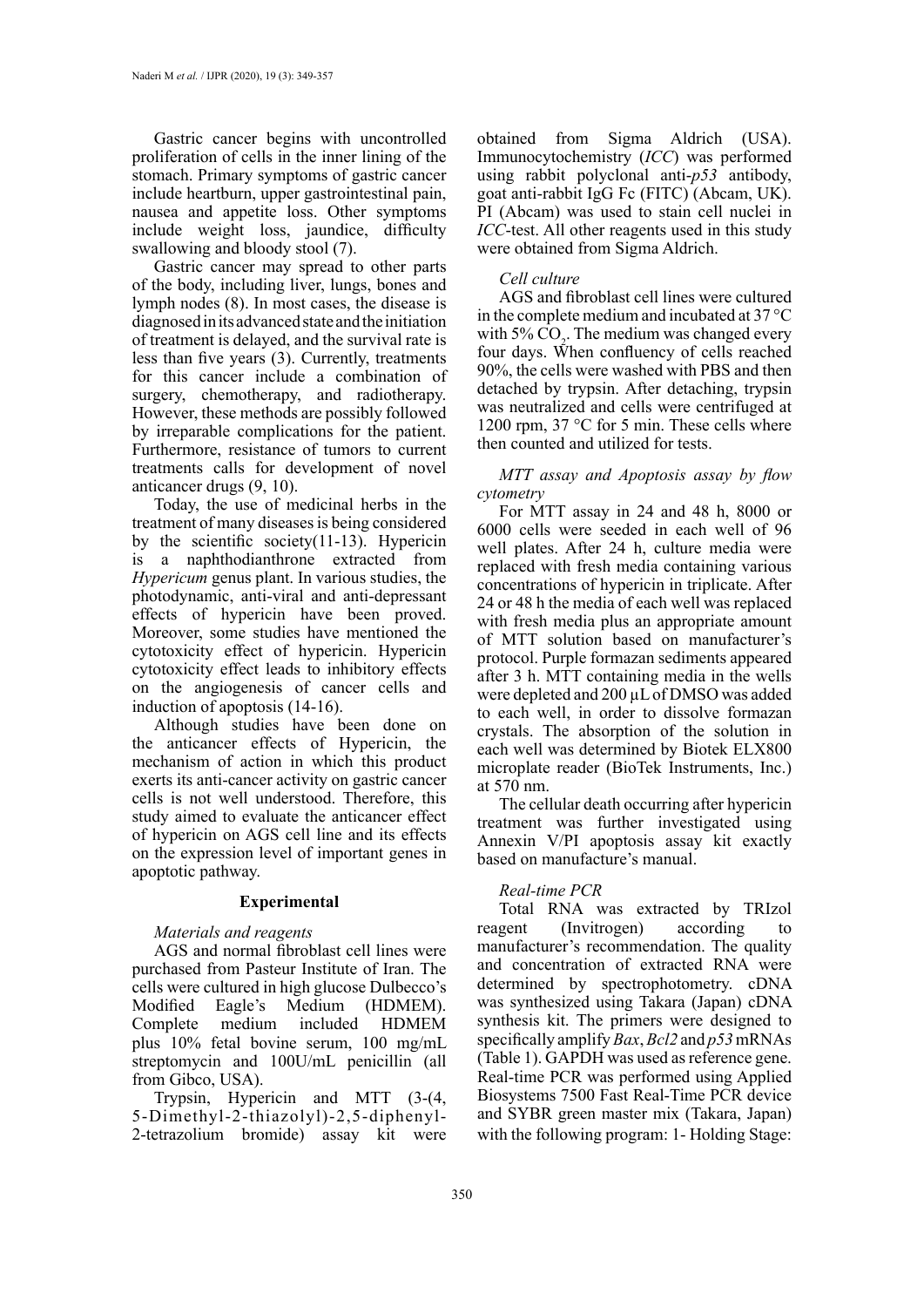| Gene         | Forward primer                | Reverse primer              | Amplicon<br>length |
|--------------|-------------------------------|-----------------------------|--------------------|
| <b>GAPDH</b> | AAGTTCAACGGCACAGTCAAGG        | CATACTCAGCACCAGCATCACC      | $121$ bp           |
| p53          | <b>TCCTCAGCATCTTATCCGAGTG</b> | AGGACAGGCACAAACACGCACC      | $265$ bp           |
| Bax          | <b>CCAAGAAGCTGAGCGAGTGT</b>   | <b>CCCAGTTGAAGTTGCCGTCT</b> | 156 <sub>bp</sub>  |
| $Rcl-2$      | TCTTTGAGTTCGGTGGGGTC          | GTTCCACAAAGGCATCCCAG        | 153 <sub>bp</sub>  |

**Table 1.** Primers used for real time PCR. **Table 1.** Primers used for real time PCR.

95 °C/5 min 2- Cycling Stage: denaturing step: 95  $\degree$ C/15 s, followed by annealing step 60 °C/30 s, amplification step 72 °C/20s (Number of Cycles: 40). 3- Melt curve analysis stage. The raw result were analyzed using 2<sup>-∆∆Ct</sup> method to obtain fold change values.

## *Immunocytochemistry*

AGS cells were cultured in 24 well plates. After treatment by hypericin, cells were fixed with 4% paraformaldehyde (10 min at 25 °C). The cells were then incubated at 4 °C with anti-*p53* antibody overnight. Cells were washed three times with PBS and incubated with FITC for 1 hour. Nuclei of cells were stained by DAPI and cells stained without primary antibody were employed as a negative control.

## *Western blotting*

*p53* expression at the protein level in normal untreated AGS cells and AGS cells treated with IC50 of hypericin was determined by western blotting. Cells were lysed and the same amount of protein from each sample was utilized for western blotting. Proteins were separated by 10% SDS-PAGE and transferred to nitrocellulose membranes. Then the membranes were incubated 1 hour with 5% nonfat milk at room temperature. Rabbit monoclonal antibody against *p53* protein (abcam) was utilized as the primary antibody. Membranes were incubated with primary antibody at 4 °C overnight. Rabbit monoclonal antibody against GAPDH was used as the control. Washing buffer contained Tris buffered saline and Tween 20. After washing step, the membranes were incubated with the secondary antibodiy goat Anti-Rabbit IgG H&L (HRP) (abcam). The complexes were visualized with an Immobilon Western

Chemiluminescent HRP substrate (Millipore, USA). For quantification of the bonds, Image J (Fiji) software was used. Bands of GAPDH protein from each sample was used for normalization.

## *Statistical analysis*

All statistical analysis performed by GraphPad Prism software (version 5.00) with *p*   $\leq$  0.05 as significant level (error bars represent mean  $\pm$  SD). To investigate whether the difference between groups were significant, *t*-test performed.

### **Result**

#### *Morphological change*

Treatment of AGS cells with hypericin caused cell morphology change and elongated cells were replaced by round cells as seen through invert microscope (Figure 1). This shape change may indicate apoptosis.

## *MTT assay*

The IC50 of Hypericin on AGS cells was determined to be 1 μg/mL and 0.05 μg/ mL in 24 and 48 h, respectively (Figure 2). Interestingly, even 30 μg/mL of hypericin did not have any significant effect on survival of normal fibroblast cells in 24 and 48 h (Figure 3).

#### *Flowcytomemtry Annexin V/PI-test*

On hypericin treatment AGS cells underwent apoptosis, as revealed by Annexin/ PI flow cytometry (Figure 4). Treatment of cells with 5 μg/mL hypericin for 24 h, induced about 74% apoptosis and no necrosis (Figure 4).

## *Real time PCR and ICC*

To further investigate whether hypericin treatment induces apoptosis, the expression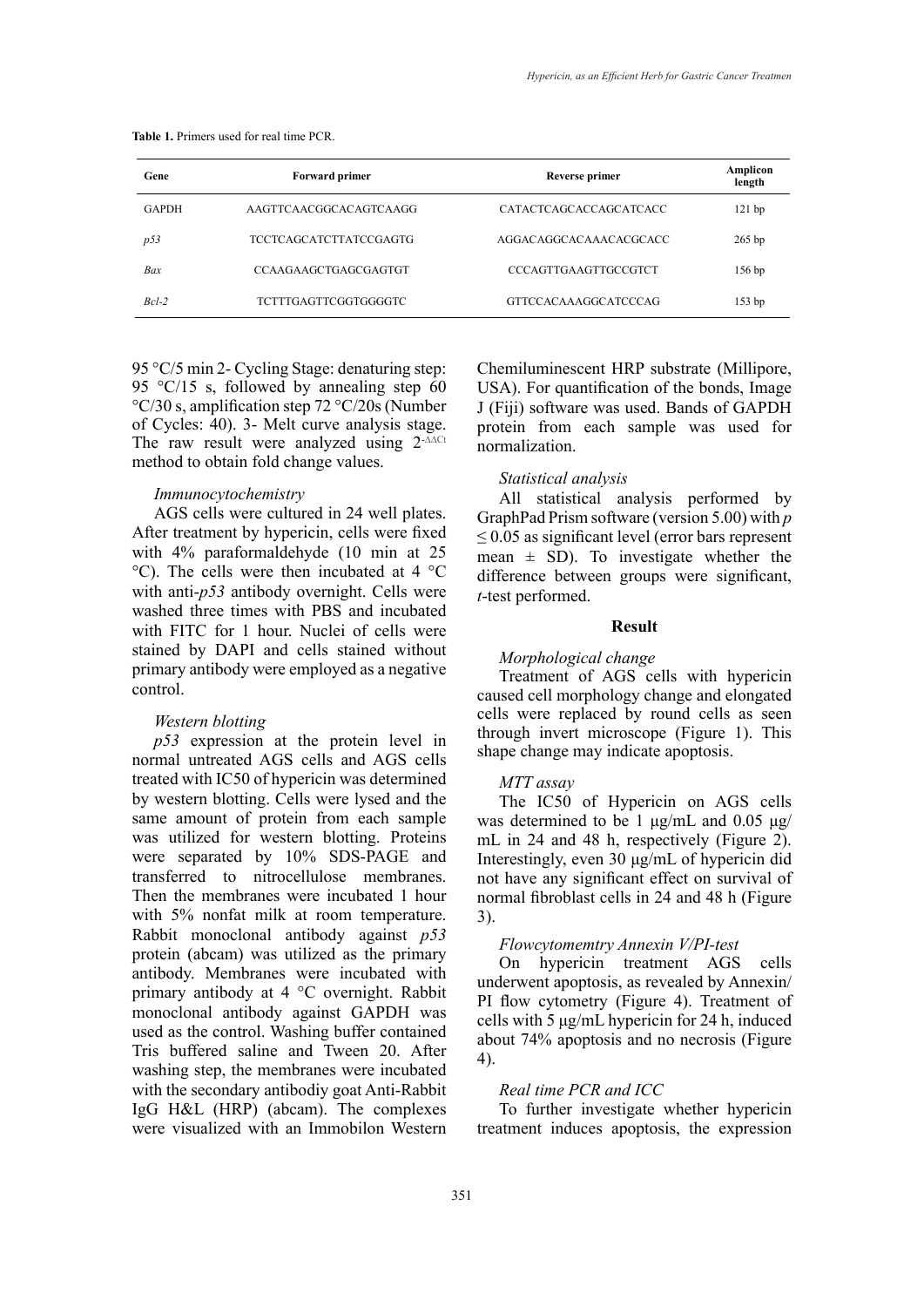

Figure 1. Morphological changes in AGS cells after treatment with IC50 dose of Hypericin for 24 h. Left, untreated AGS cells; right, same cells after 24 h treatment by Hypericin (magnification 100X). exactly same cells after 24 h treatment by Hypericin (magnification 100X).



Figure 2. MTT assay results. The left diagram shows that the IC50 dose of Hypericin in 24 h was 1 ( $\mu$ g/mL) (p-value = 0.0074) and the right diagram reveals that IC50 dose of Hypericin in 48 h was 0.5 ( $\mu$ g/mL) (*p*-value = 0.0046).



**Figure 3.** MTT assay results for the treatment of fibroblast normal cells with different concentrations of Hypericin for 24 h (left diagram) Hypericin for 24 h (left diagram) Hypericin does not have a significant effect o diagram) and 48 h (right diagram). Hypericin does not have a significant effect on fibroblast normal cells in concentrations up to 30 (µg/mL) in 24 and 48 h (*p* value= 0.05).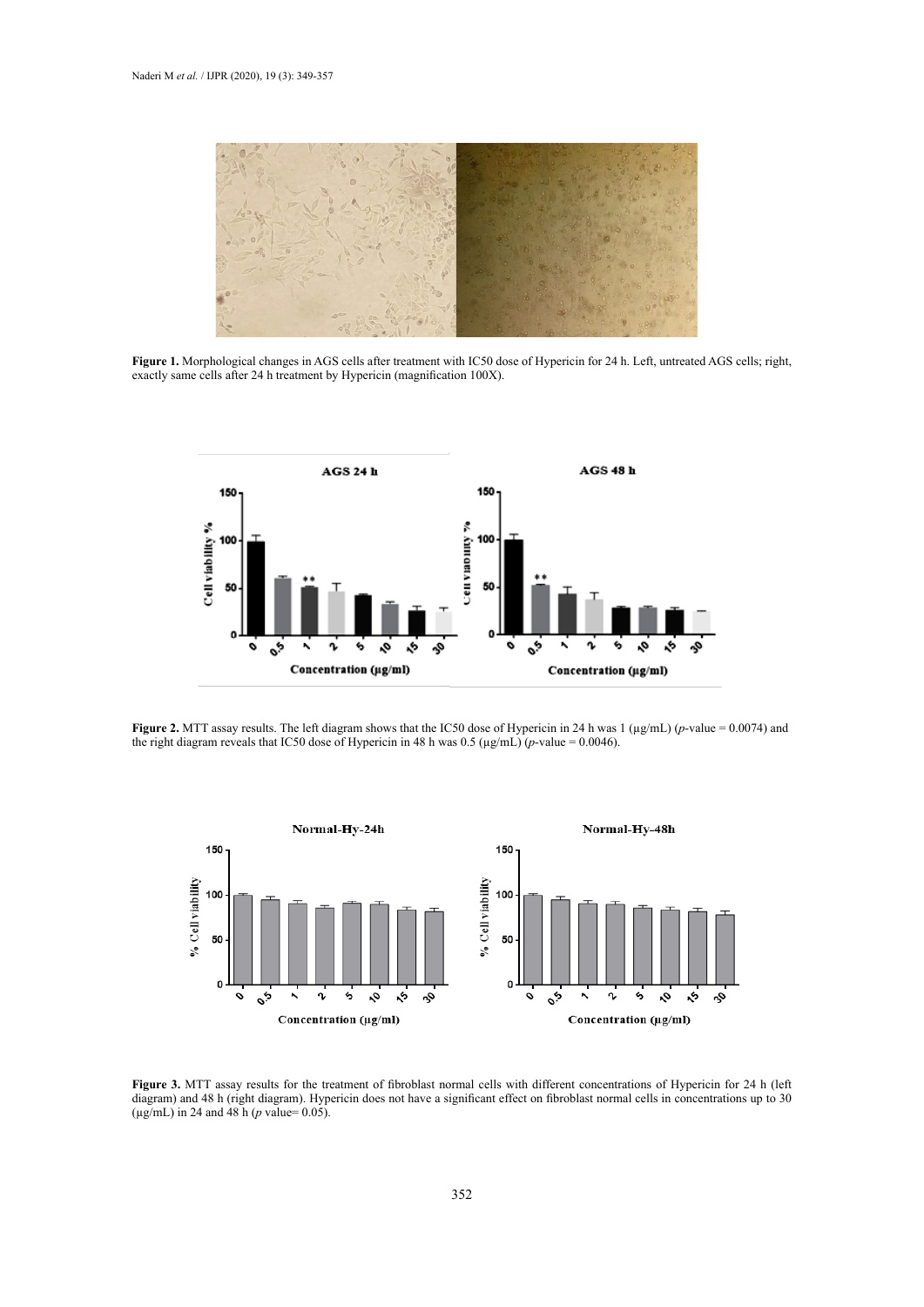

Figure 4. Annexin/PI flow cytometry results. Left diagram is the untreated AGS cells, and the right diagram is AGS cells which treated with 5 (µg/mL) of Hypericin for 24 h. After treatment, about 74 % of cells underwent apoptosis (right diagram, up-right and downright quadrants) compared with untreated cells.



**Figure 5.** Real-time PCR results for investigating the change in relative expression of proapoptotic *Bax* and p53 genes and antiapoptotic gene Figure 5. Real-time PCR results for investigating the change in relative expression of proapoptotic Bax and p53 genes and antiapoptotic  $\frac{1}{2}$  denotes (*p*-value = 0.0008 (*p*) and  $\frac{1}{2}$  (*p*-value = 0.0061) mandated *b* expression of *p*. *p*-value = 0.00061) mandated **b** 0.00451) and *Bax* genes (*p*-value = 0.0084) (left and center plots) and downregulated *Bcl2* (*p*-value = 0.0061) mRNA expression level gene *Bcl2*, after treatment of AGS cells with IC50 dose of Hypericin for 24 h. Hypericin induced overexpression of *p53* (*p*-value = (right plot) (Normal; untreated AGS cells).



*ICC*-test for p53 protein. (A-C) are AGS untreated cells, (D-F) are AGS cells which treated with IC50 dose of Hypericin Figure 6. ICC-test for p53 protein. (A-C) are AGS untreated cells, (D-F) are AGS cells which treated with IC50 dose of Hypericin<br>for 24 h. (A and D) are cells nuclei that stained with DAPI. B and E stained with anti p53 an the merged picture of (A and B), F is the merged picture of (D and E). The diagram demonstrates quantification of  $p53$  positive cells ( $p$ -value = 0.0447). After treatment of AGS cells, red dots increased (E and F); which demonstrates about twofold  $p53$  upregulation for 24 h. (A and D) are cells nuclei that stained with DAPI. B and E stained with anti p53 antibody-secondary antibody-FITC (C) is at the protein level.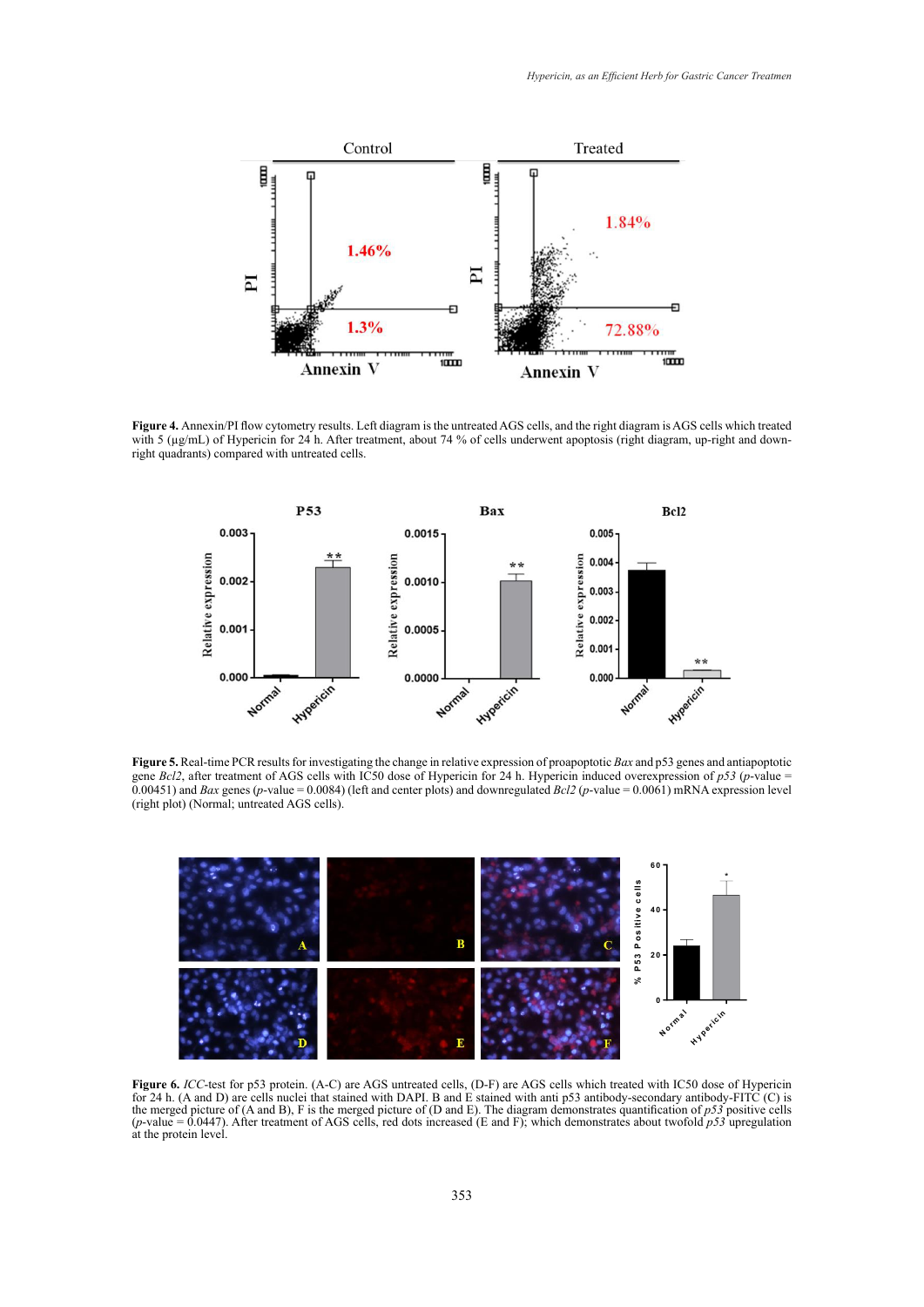

**Figure 7.** Western blot analysis for p53 protein after treatment of AGS cells with Hypericin. After treatment of AGS cells with the<br>IC50 of Hypericin, p53 protein lovel increased about 2 fold more in treated cells (n val Hypericin, p53 protein level increased about 2 fold more in treated cells (*p* value = 0.0071). IC50 of Hypericin, p53 protein level increased about 2 fold more in treated cells (*p* value = 0.0071).

level of proapoptotic and antiapoptotic genes at mRNA level was studied. After treatment of AGS cells with the IC50 dose of hypericin for 24 h, the expression level of *Bax* and *p53* proapoptotic genes was increased, and the expression level of anti-apoptotic *Bcl2* was decreased (Figure 5). *ICC* confirmed that treatment of AGS cells with the IC50 dose of hypericin for 24 h causes *p53* protein overexpression (Figure 6).

## *Western blot*

Western blot results revealed that after treatment of AGS cells with the IC50 dose of hypericin, *p53* is over-expressed at protein level (Figure 7). Western blot data confirmed that this treatment triggers upregulation of *p53* proapoptotic gene, which would in turn results in cell cycle arrest and apoptosis in treated cells (this phenomenon was demonstrated with Annexin *V/PI*-test either).

#### **Discussion**

Gastric cancer is a common cancer with high mortality rate (17). The treatment of gastric cancer is done by surgery, radiotherapy, and chemotherapy. However, tumor resistance to radiotherapy and chemotherapy calls for development of novel anticancer drugs (9, 10, 18). *Hypericum perforatum* is a medicinal plant, having hypericin as one of its active ingredients. Previous studies have shown that hypericin has antioxidant effects and is cytotoxic to some cancer cell lines (17, 19).

In a study by Mirmalek *et al.* on the effect of Hypericin on breast cancer cell line, they concluded that hypericin played a dosedependent apoptotic impact on MCF-7 cell line. They showed that the IC50 hypericin and cisplatin on the MCF-7 cell line were  $5 \mu g$ / mL and 20 μg/mL, respectively, indicating the effectiveness of hypericin at much lower concentrations compared with cisplatin. Moreover, they concluded that hypericin had a suitable cytotoxic effect on the breast cancer cell line and is a good candidate to be used in the treatment of breast cancer (17). Hamilton *et al.* showed that hypericin induced apoptosis in hypophysis adenoma cells AtT-20 and GH4C1 at 100 nM. Interestingly, a concentration of 10 μM did not induce apoptosis in human fibroblasts (20). Moreover, Kim *et al.* (21) demonstrated that that concentration of hypericin for growth inhibition in 50% of histiocytic lymphoma cells was 0.2 µM. Yi *et al*. (22) found that photoactivated hypericin at a concentration of 50 nM induced apoptosis through elevation of *Bax*-to *Bcl-2* ratio in RINm5F insulinoma cells. In the study caspase-3 and caspase-9 were also found to be elevated. In addition to inducing apoptosis, hypericin has also been reported to eliminate von-Hippel Lindau protein from cancerous cells and thus prevented growth of cancer cells (23). In contrast to this study and other reports on the apoptotic cell death caused by hypericin, Mikeš *et al*. (24) found that necrosis is the main type of cell death in human colon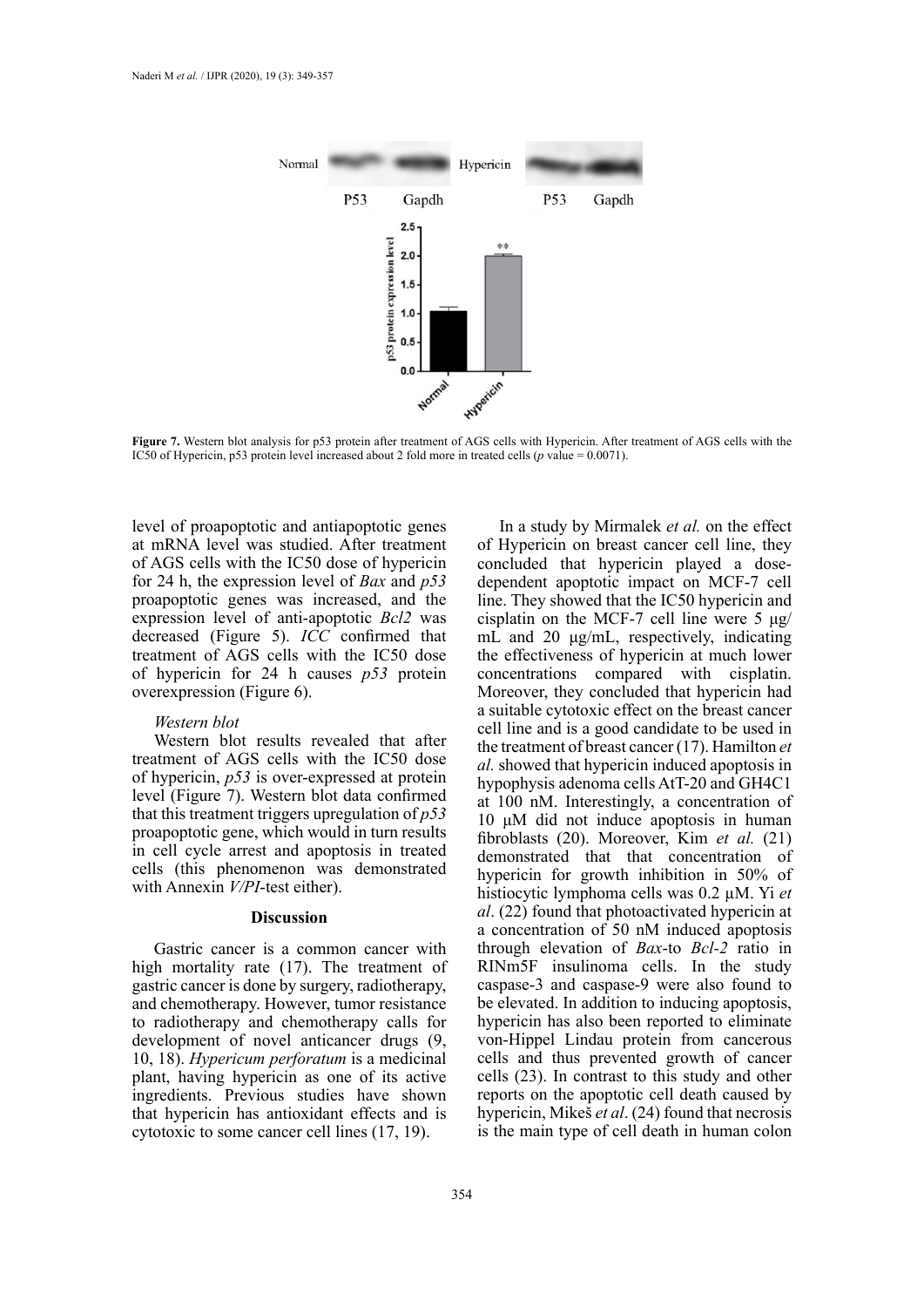adenocarcinoma HT-29 cells treated with photodynamic therapy with 60-400 nM hypericin. Another report in which did not confirm our study was done by Do *et al.* (25). They found that hypericin, at a concentration of 0.5 μM, inhibited methylglyoxal-induced apoptosis. The action was mediated through changes in the expression level of *Bcl-2* and *Bax*.

We observed down-regulation of *Bcl-2* and up-regulation of Bax. Photoactivated hypericin  $(0.021 \mu M)$  in presence of genistein also down-regulated *Bcl-2* and up-regulated Bax in human breast adenocarcinoma cell lines MCF-7 and MDA-MB-231 (26). In a study by You *et al.* (27) the extract of *Hypericom perforatum,* the source of hypericin*,* also increased the expression of Bax and decreased the expression of *Bcl-2*.

Hypericin may physically interact with *Bcl2* family proteins (28)). In U87 MG and HCAEC cells, hypericin (500 nM) significantly changed the distribution of *Bcl2* and *Bax* proteins in the dark (29). Hypericin also alters the distribution of *Bcl-2* in U-87 MG glioma cells (30) and in human coronary aorta endothelial cells (31). In the study by Chan *et al.* (32), six hour post hypericin photodynamic therapy, apoptotic nuclei were seen in HK-1 nasopharyngeal carcinoma cells. *Bax* translocation and formation of *Bax* channels in mitochondria membrane were mentioned as the causes of cell death in the study. As found by Balogová (30) apoptotic stimulus by hypericin photodynamic action on U-87 MG glioma cell line caused Bax translocation into mitochondria. In sonodynamic therapy with hypericin (25 μg/mL) in THP-1 macrophages *Bcl-2* protein was found to be down-regulated (33).

In a survey by Acar *et al.* (34) it was shown that treatment of MCF-7 breast cancer cells with hypericin (7.5, 5 and 1  $\mu$ M) did not alter expression of *p53* gene, although it did induce apoptosis. Furthermore, the level of *Bcl-2* was not altered in both *p53*-null and wt*p53*-expressing HCT-116 cells after hypericin photodynamic therapy, which is in contrast to our findings (35).

Xu *et al.*(36) found that hypericin (6.25- 200 ng/mL) photodynamic therapy induced apoptosis and G2/M phase cell cycle arrest in Adult T-cell leukemia. *Bcl-2* was downregulated while Bax and p53 were upregulated. Gamasaee *et al.* (37) found that

*p53* was up-regulated in MDA-MB-175- VII cells which underwent apoptosis when treated with hypericin. Halaburková *et al.*(38) showed that the induction of apoptosis in colon cancer cells HT-29 and HCT 116 cotreated with the histone deacetylase inhibitor sodium phenylbutyrate+ hypericine was *P53* dependent. The authors also suggested that the effect was due to hypericin photodynamic therapy rather than sodium phenylbutyrate. These results are also in line with our findings. However, the results by Lee *et al.* suggested that hypericin  $(0.06-1 \mu/mL)$  mediated phototherapy acted independently from p53, and the authors suggested that photodynamic therapy may have equal efficacy regardless of the presence or absence of *p53* (39). In a similar report Weller *et al.* (40) had found that in human malignant glioma cells, hypericin induced apoptosis independently of *p53*.

Finally we suggest that the synergistic effect of YM155 (29) or genistein (26) with hypericin may be also tested in induction of apoptosis in AGS cells.

## **Conclusion**

The results of this study indicated that hypericin is a cytotoxic and apoptosis-inducing substance on AGS cell line. Hypericin showed low IC50 in AGS gastric cancer cell line but was well tolerated by fibroblasts at even higher concentrations. These results suggest hypericin is potentially be proposed as a suitable treatment for gastric cancer. We propose that the anticancer effects of hypericin be studied through *in*-*vivo* studies.

#### **Acknowledgments**

This work was supported by a donation from Soheila Mohebbi.

#### **References**

- (1) Abbas M, Habib M, Naveed M, Karthik K, Dhama K, Shi M and Dingding C. The relevance of gastric cancer biomarkers in prognosis and pre- and post-chemotherapy in clinical practice*. Biomed Pharmacother*. (2017) 95: 1082-90.
- (2) Leeaphorn N, Kue APP, Thamcharoen N, Ungprasert P, Stokes MB and Knight EL. Prevalence of cancer in membranous nephropathy: a systematic review and meta-analysis of observational studies*. Am. J. Nephrol*. (2014) 40: 29-35.
- (3)Rugge M, Fassan M and Graham DY, *Epidemiology of gastric cancer*, in *Gastric Cancer*, Springer (2015)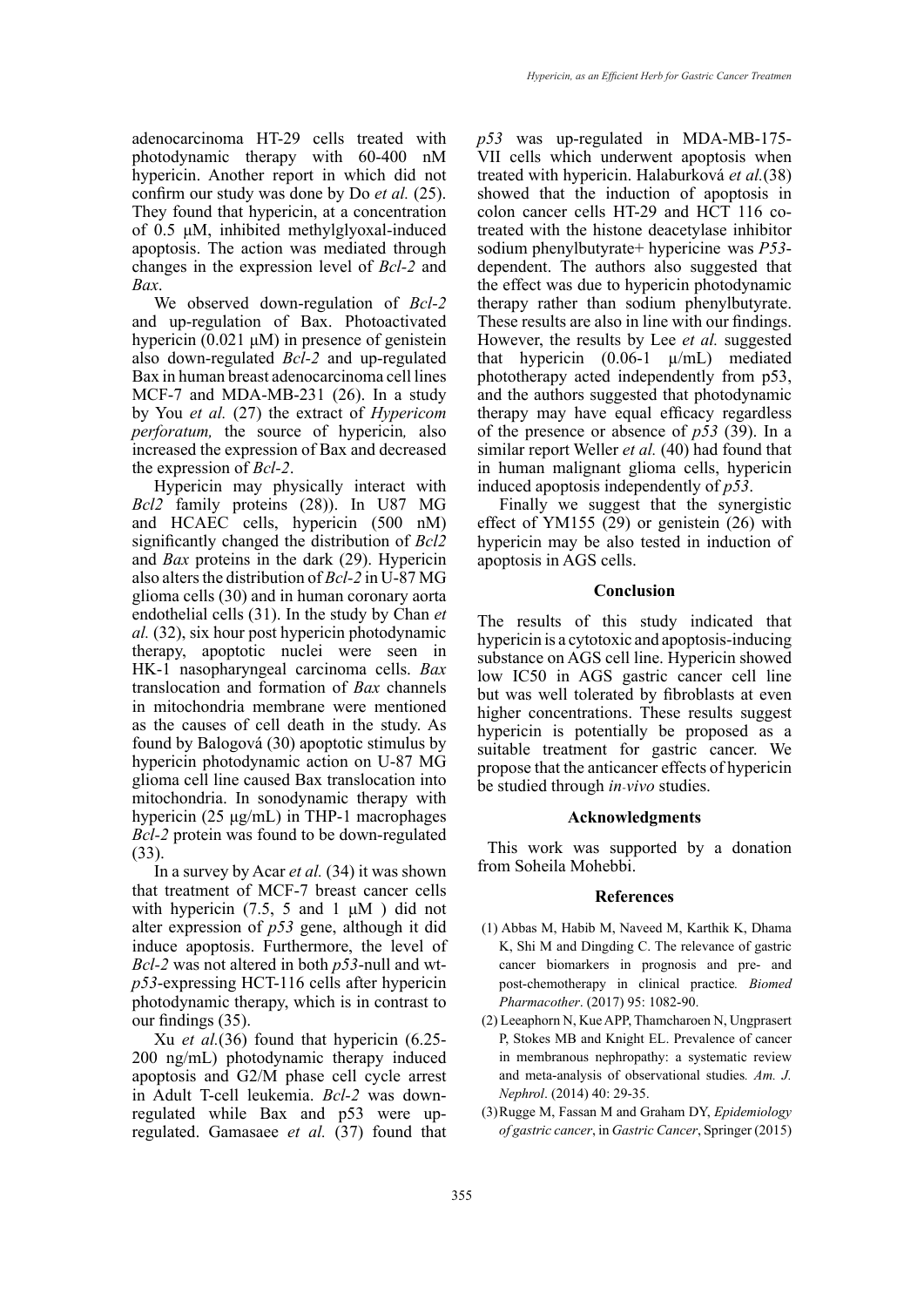23-34.

- (4) Asombang AW and Kelly P. Gastric cancer in Africa: what do we know about incidence and risk factors? *Trans. R. Soc. Trop. Med. Hyg*. (2012) 106: 69-74.
- (5) Meng W, Bai B, Sheng L, Li Y, Yue P, Li X and Qiao L. Role of Helicobacter pylori in gastric cancer: advances and controversies*. Discov Med*. (2015) 20: 285-93.
- (6) Marzouni HZ, Lavasani Z, Shalilian M, Najibpour R, Fakhr MS, Nazarzadeh R, Farshad A and Bahrami N. Women's awareness and attitude toward breast self-examination in dezful city, Iran, 2013*. Iran. Red. Crescent Med. J*. (2015) 17: e17829.
- (7) Malekzadeh R, Derakhshan MH and Malekzadeh Z. Gastric cancer in Iran: epidemiology and risk factors*. Arch. Iran. Med*. (2009) 12: 576-83.
- (8) Rocken C and Warneke V. [Molecular pathology of gastric cancer]*. Pathologe*. (2012) 33 Suppl 2: 235- 40.
- (9) Shahzamani K, Zare marzouni H, Tarkhan F and Lashgarian H. A Study of Mechanism and Rate of PC12 Cancer Cell Destruction Induced by Lysine-Coated Gold Nanoparticle*. J. Babol University Med. Sci*. (2016) 18: 41-7.
- (10) Marzouni HZ, Bagherabad MB, Sharaf S, Zarrinkamar M, Shaban S, Aryan H and Saburi E. Thioredoxin Reductase Activity and Its Tissue Distribution in the Pathologic Specimens of Patients with Laryngeal Squamous Cell Carcinoma*. Galen Med. J.* (2016) 5: 153-59.
- (11) Kooti W, Servatyari K, Behzadifar M, Asadi-Samani M, Sadeghi F, Nouri B and Zare Marzouni H. Effective Medicinal Plant in Cancer Treatment, Part 2: Review Study*. Evid-Based. Compl. Alt*. *Med*. (2017) 22: 982-95.
- (12) Javidi MA, Zolghadr F, Babashah S and Sadeghizadeh M. Introducing Dendrosomal Nanocurcumin as a Compound Capable of *in-vitro* Eliminating Undifferentiated Stem Cells in Cell Therapy Practices*. Exp. Clin. Endocrinol. Diabetes* (2015) 123: 632-6.
- (13) Mirmalek SA, Jangholi E, Jafari M, Yadollah-Damavandi S, Javidi MA, Parsa Y, Parsa T, Salimi-Tabatabaee SA, Ghasemzadeh Kolagar H, Khazaei Jalil S and Alizadeh-Navaei R. Comparison of *in-vitro* Cytotoxicity and Apoptogenic Activity of Magnesium Chloride and Cisplatin as Conventional Chemotherapeutic Agents in the MCF-7 Cell Line*. Asian Pac. J. Cancer Prev*. (2016) 17: 131-4.
- (14) Momekov G, Ferdinandov D, Zheleva-Dimitrova D, Nedialkov P, Girreser U and Kitanov G. Cytotoxic effects of hyperatomarin, a prenylated phloroglucinol from Hypericum annulatum Moris subsp. annulatum, in a panel of malignant cell lines*.*

*Phytomedicine* (2008) 15: 1010-5.

- (15) Schempp CM, Kirkin V, Simon-Haarhaus B, Kersten A, Kiss J, Termeer CC, Gilb B, Kaufmann T, Borner C and Sleeman JP. Inhibition of tumour cell growth by hyperforin, a novel anticancer drug from St. John's wort that acts by induction of apoptosis*. Oncogene* (2002) 21: 1242.
- (16) Süntar I, Oyardı O, Akkol EK and Ozçelik B. Antimicrobial effect of the extracts from Hypericum perforatum against oral bacteria and biofilm formation*. Pharm. Biol*. (2016) 54: 1065-70.
- (17) Mirmalek SA, Azizi MA, Jangholi E, Yadollah-Damavandi S, Javidi MA, Parsa Y, Parsa T, Salimi-Tabatabaee SA and Alizadeh-Navaei R. Cytotoxic and apoptogenic effect of hypericin, the bioactive component of Hypericum perforatum on the MCF-7 human breast cancer cell line*. Cancer Cell Inter*. (2016) 16: 3.
- (18) Song S, Xiong C, Zhou M, Lu W, Huang Q, Ku G, Zhao J, Flores LG, Ni Y and Li C. Small-animal PET of tumor damage induced by photothermal ablation with 64Cu-bis-DOTA-hypericin*. J. Nuclear Med*. (2011) 52: 792-9.
- (19) Wurglics M and Schubert-Zsilavecz M. Hypericum perforatum: a 'modern' herbal antidepressant: pharmacokinetics of active ingredients*. Clin. Pharmaco*. (2006) 45: 449-68.
- (20) Hamilton HB, Hinton DR, Law RE, Gopalakrishna R, Su YZ, Chen Z-H, Weiss MH and Couldwell WT. Inhibition of cellular growth and induction of apoptosis in pituitary adenoma cell lines by the protein kinase C inhibitor hypericin: potential therapeutic application*. J. Neurosurg*. (1996) 85: 329-34.
- (21) Kim J-I, Park J-H, Park H-J, Choi S-K and Lee K-T. Induction of differentiation of the human histocytic lymphoma cell line U-937 by hypericin*. Arch. Pharm. Res*. (1998) 21: 41-5.
- (22) Yi J, Yang X, Zheng L, Yang G, Sun L, Bao Y, Wu Y, Huang Y, Yu C and Yang S-N. Photoactivation of hypericin decreases the viability of RINm5F insulinoma cells through reduction of JNK/ERK phosphorylation and elevation of caspase-9/ caspase-3 cleavage and Bax-*to-Bcl-2* ratio*. Biosci. Rep*. (2015) BSR20150028.
- (23) Barliya T, Mandel M, Livnat T, Weinberger D and Lavie G. Degradation of HIF-1alpha under hypoxia combined with induction of Hsp90 polyubiquitination in cancer cells by hypericin: a unique cancer therapy*. PloS One* (2011) 6: e22849.
- (24) Mikeš J, Kleban J, Sačková V, Horváth V, Jamborová E, Vaculová A, Kozubík A, Hofmanová J and Fedoročko P. Necrosis predominates in the cell death of human colon adenocarcinoma HT-29 cells